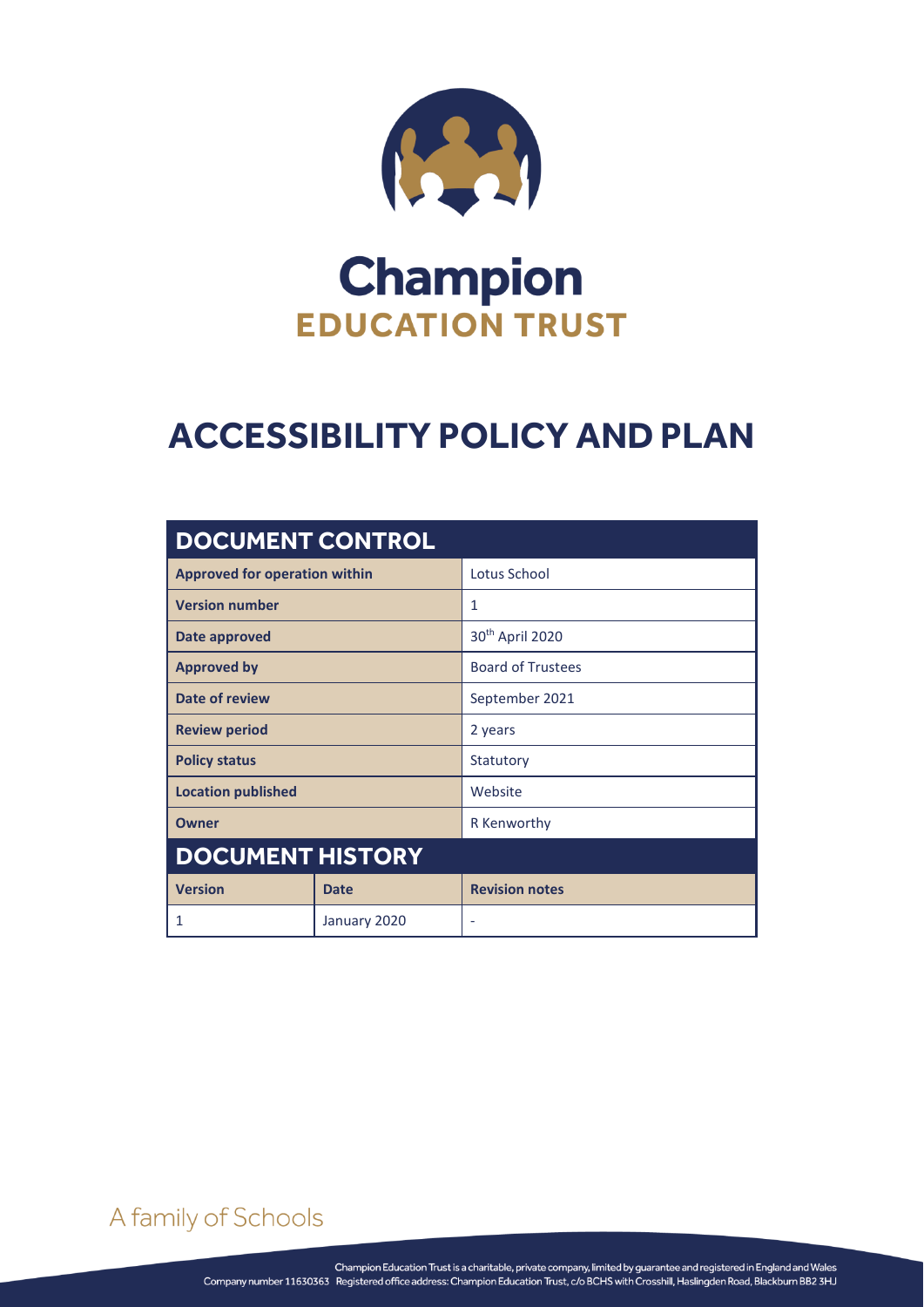### **ACCESSIBILITY POLICY AND PLAN**

#### **STATEMENT OF INTENT**

This plan outlines the proposals of the governing body of Lotus school to increase access to education for students with disabilities in the three areas required by the planning duties in the Equality Act 2010. These include:

- Increasing the extent to which students with disabilities can participate in the school curriculum
- Improving the environment of the school to increase the extent to which students with disabilities can take advantage of education and associated services
- Improving information delivery to students with disabilities which is readily available to other students

The above procedures will be delivered within a reasonable time, and in ways which are determined after taking into account the student's disabilities and the views of the parents/carers and student.

The governing body also recognises its responsibilities towards employees with disabilities and will:

- Monitor recruitment procedures to ensure that persons with disabilities are provided with equal opportunities
- Provide appropriate support and provision for employees with disabilities to ensure that they can carry out their work effectively without barriers
- Undertake reasonable adjustments to enable staff to access the workplace

The plan will be resourced, implemented, reviewed and revised in consultation with the:

- Parents of students
- Headteacher and other relevant members of staff
- Governors/ Trustees
- External partners

#### **STATEMENT OF VALUES**

The SEN and Disability Act 2001 extended the Disability Discrimination Act 1995 (DDA) to cover education.

Since September 2002 the Governing Body has had three key duties towards disabled students, under Part 4 of the DDA:

- Not to treat disabled students less favourably for a reason related to their disability
- To make reasonable adjustments for disabled students, so that they are not at substantial disadvantage
- To plan to increase access to education for disabled students

#### **THE DFE'S DEFINITION OF DISABILITY**

Children have special educational needs if they have a learning difficulty which calls for special educational provision to be made for them.

Children have a learning difficulty if they:

- a) have a significantly greater difficulty in learning than the majority of children of the same age; or
- b) have a disability which prevents or hinders them from making use of educational facilities of a kind generally provided for children of the same age in schools within the area of the local education authority;
- c) are under compulsory school age and fall within the definition at (a) or (b)above or would so do if special educational provision was not made for them.

Children must not be regarded as having a learning difficulty solely because the language or form of language of their home is different from the language in which they will be taught.